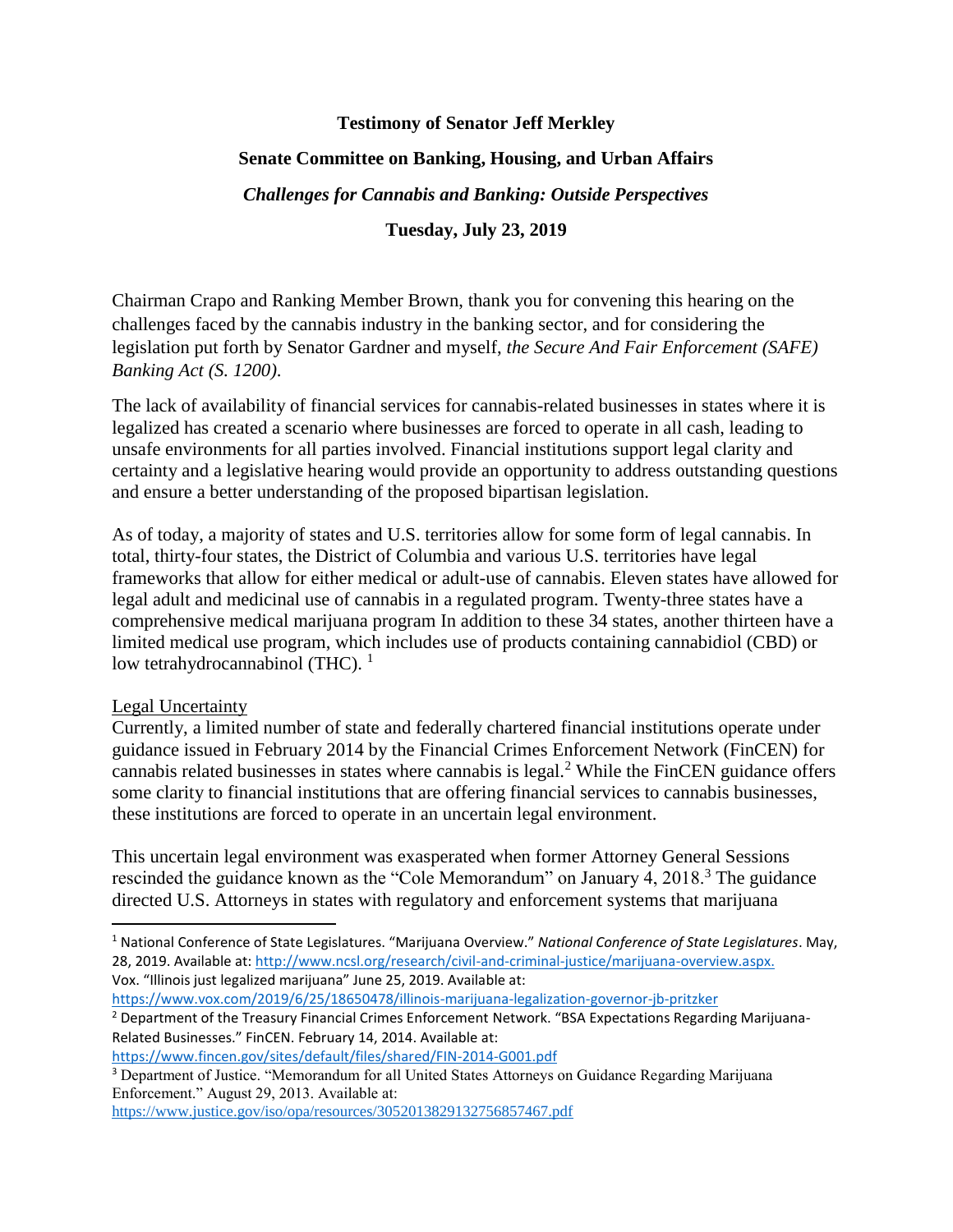enforcement should be managed at the state and local level. On April 9, 2019, Treasury Secretary Mnuchin testified before the House Financial Services Committee that, "if this is something that Congress wants to look at on a bipartisan basis, I'd encourage you to do this. This is something where there is a conflict between federal and state law that we and the regulators have no way of dealing with."<sup>4</sup>

# SAFE Banking Act of 2019

The Secure and Fair Enforcement (SAFE) Banking Act of 2019 would give legitimate businesses acting in compliance with state cannabis laws access to the banking system, including protection against prosecution or asset forfeiture *solely* for providing services to a state-sanctioned cannabis-related business.

Financial institutions that provide banking services to legitimate cannabis businesses, including tribal businesses conducting state sanctioned activities in Indian Country, are currently vulnerable to criminal prosecution under Federal law. Few banks and credit unions are willing to risk providing services to cannabis-related businesses, leaving many of them cut off by financial institutions and unable to accept credit cards, deposit revenues, or write checks to meet payroll or pay taxes. Cannabis-related legitimate businesses have lost their accounts at both banks and credit unions because of the uncertainty. Forcing business and tribes to operate in all cash creates a serious safety risk for the businesses and the neighboring community. By allowing banks and credit unions to service legitimate state-regulated cannabis businesses and tribes engaging in the cannabis industry in states where it is legal, this bill will help law enforcement protect our communities, and help local, state, tribal, and federal taxing agencies collect taxes due on statesanctioned cannabis sales.

This legislation:

 $\overline{\phantom{a}}$ 

- Provides safe harbor for depository institutions and credit unions by preventing Federal banking regulators from:
	- o Terminating or limiting depository institutions' Deposit Insurance Fund or credit unions' share insurance under the National Credit Union Share Insurance Fund for providing services to a state-sanctioned and regulated cannabis business, or to a tribe that has cannabis-related businesses, solely because that institution is providing services to a legitimate state-sanctioned and regulated cannabis business;
	- $\circ$  Prohibiting, penalizing, or discouraging a depository institutions from providing financial services to a legitimate state-sanctioned and regulated cannabis business;
	- o Recommending or incentivizing a depository institution to halt or downgrade providing any kind of banking services to these businesses; or
	- o Taking any action on a loan to an owner or operator of a cannabis-related business.
- Creates safe harbor from liability and asset forfeiture for institutions and their officers and employees who provide financial services to legitimate cannabis businesses pursuant to state or tribal law.

<sup>4</sup> Tom Angell, "State Financial Regulators Press Congress to Allow Marijuana Banking Access," *Forbes,* April 16, 2019. Available at: [https://www.forbes.com/sites/tomangell/2019/04/16/state-financial-regulators-press-congress-to](https://www.forbes.com/sites/tomangell/2019/04/16/state-financial-regulators-press-congress-to-allow-marijuana-banking-access/#768692a755c9)[allow-marijuana-banking-access/#768692a755c9](https://www.forbes.com/sites/tomangell/2019/04/16/state-financial-regulators-press-congress-to-allow-marijuana-banking-access/#768692a755c9)